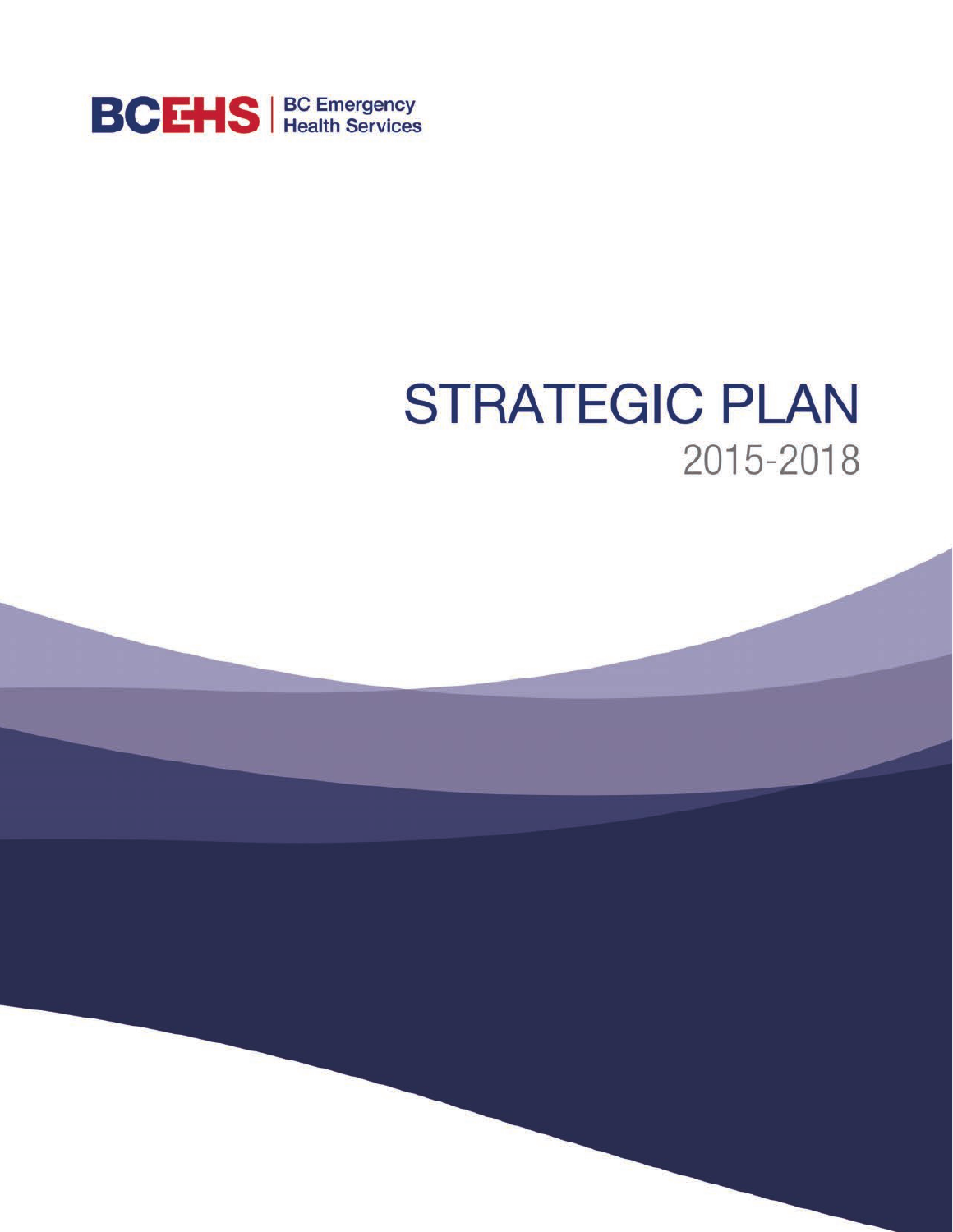# Who We Are

BC Emergency Health Services (BCEHS) is responsible for the delivery, coordination and governance of out-ofhospital emergency health services and inter-facility patient transfer planning and coordination services through the BC Ambulance Service (BCAS) and the BC Patient Transfer Network (BCPTN).

BCEHS is in its fourth year of integration into the health sector and is working to achieve strategic leadership integration with the Provincial Health Services Authority (PHSA). Strategic oversight is provided by cross appointment of PHSA board members to the BCEHS Board of Directors. BCEHS carries out its legislated mandate in accordance with the *Emergency Health Services Act* – amendments to the Act in 2013 officially aligned BCEHS with the health sector and the PHSA.

#### BCEHS MISSION

- We are responsible for the delivery, coordination and governance of appropriate and effective out-of-hospital and inter-facility health services throughout BC
- We are a responsible and integrated partner in the healthcare system

#### BCEHS VISION

- To be international leaders in healthcare innovation and delivery
- To be integrated members of the health sector and communities we serve
- To be recognized as an exceptional employer

#### PHSA & BCEHS VALUES

- Patients First
- **Results Matter**
- **Best Value**
- **Excellence through Knowledge**
- **Open to Possibilities**

### STRATEGIC GOAL

#### **Objectives**

Provide Appropriate Care:

• *Ensure the right care is provided to the right patient with the right resource at the right time.*

Develop Innovative Care Models:

• *Explore new models for providing appropriate patient care.*

Integrate with the Health Care System:

Shift culture and systems to create a seamless patient journey across the health system.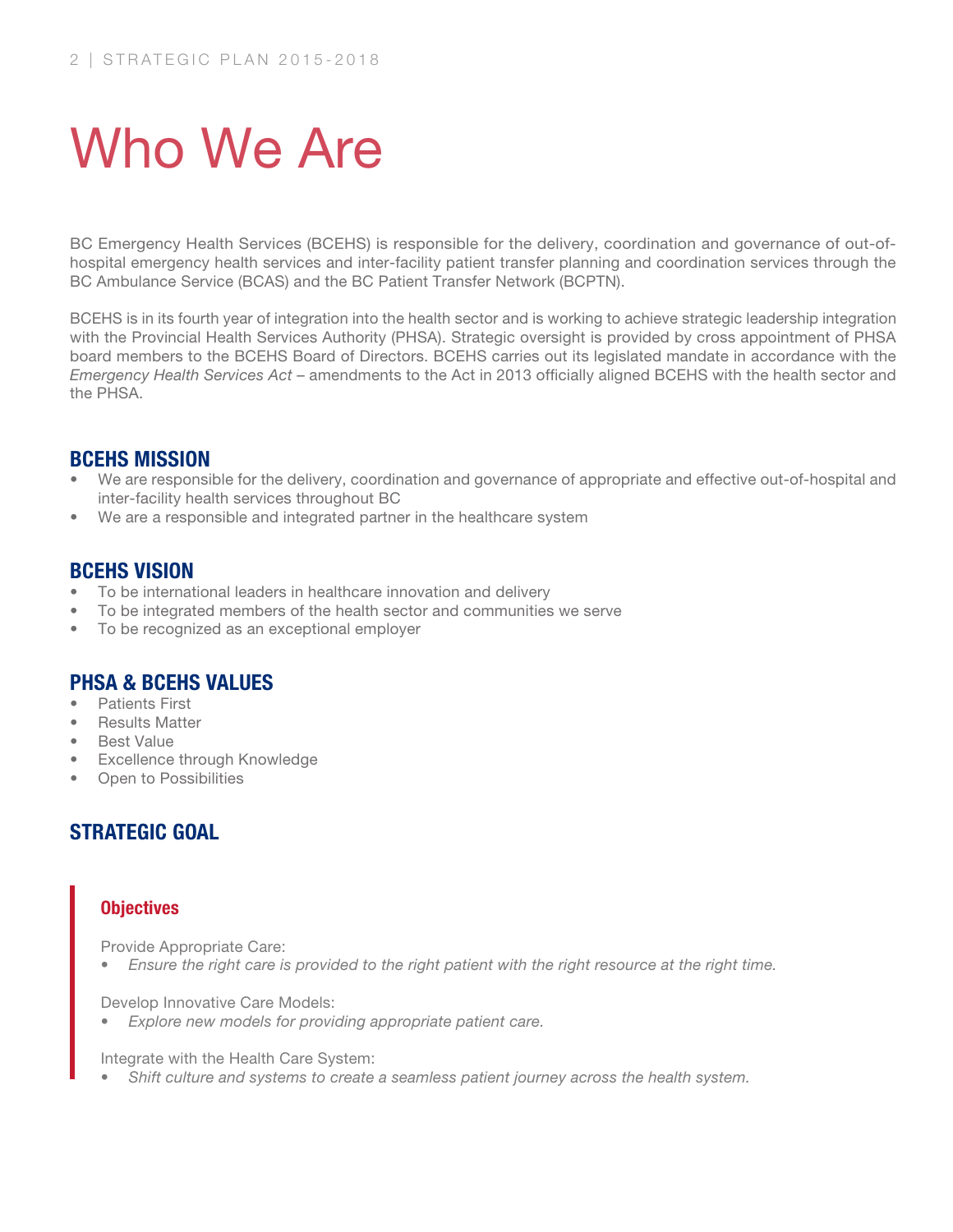# Our History

Until 1974, emergency medical services in BC were provided by a wide range of commercial and municipal operators, including funeral homes and volunteer fire departments. Given this range of service providers, there were significant inconsistencies in response times and quality of service as well as the quality of ambulances and equipment.

In 1970, the report *Health Security for British Columbians*  recommended that the provincial government assume responsibility for all privately and municipally operated ambulance services in BC and create an amalgamated service. In 1974, legislation was passed that mandated the establishment of the Emergency and Health Services Commission (EHSC) to provide high quality and consistent levels of pre-hospital emergency medical services.

By 1990, the BC Ambulance Service under EHSC was providing direct ambulance service in all but seven BC communities. Today, direct service is provided in 169 communities through what is now one of the largest providers of emergency medical services in North America.

In 2010, the provincial government made the decision to align emergency health services within the overall health sector. In 2013 the Emergency and Health Services Commission became BC Emergency Health Services (BCEHS).

The British Columbia Ambulance Service now operates under the authority of BC Emergency Health Services, as established by the *Emergency and Health Services Amendment Act of 2013*. The mandate of BCEHS has also been expanded to include urgent and ancillary health services, to help support the integration of paramedics in rural and remote community settings.

Today, BCEHS responds to the emergency medical needs of more than 4.4 million British Columbians and attends calls for service across the five regional health authorities, covering nearly 950,000 square kilometres.

An ambulance crew is dispatched to a medical call nearly every minute of every day in BC. In fiscal 2014/15, BCEHS dispatched units to over 545,000 events. BCEHS ambulances travelled more than 23 million kilometres in 2014/15, equivalent to more than 575 times around the world.

A province-wide service, BCEHS has more than 4,300 employees, ranging from front-line paramedics and dispatchers supporting air and ground ambulances to staff handling inter-facility transfers of patients, providing clinical oversight and research, as well as corporate services such as information technology, human resources, risk management, accreditation, finance and communications.

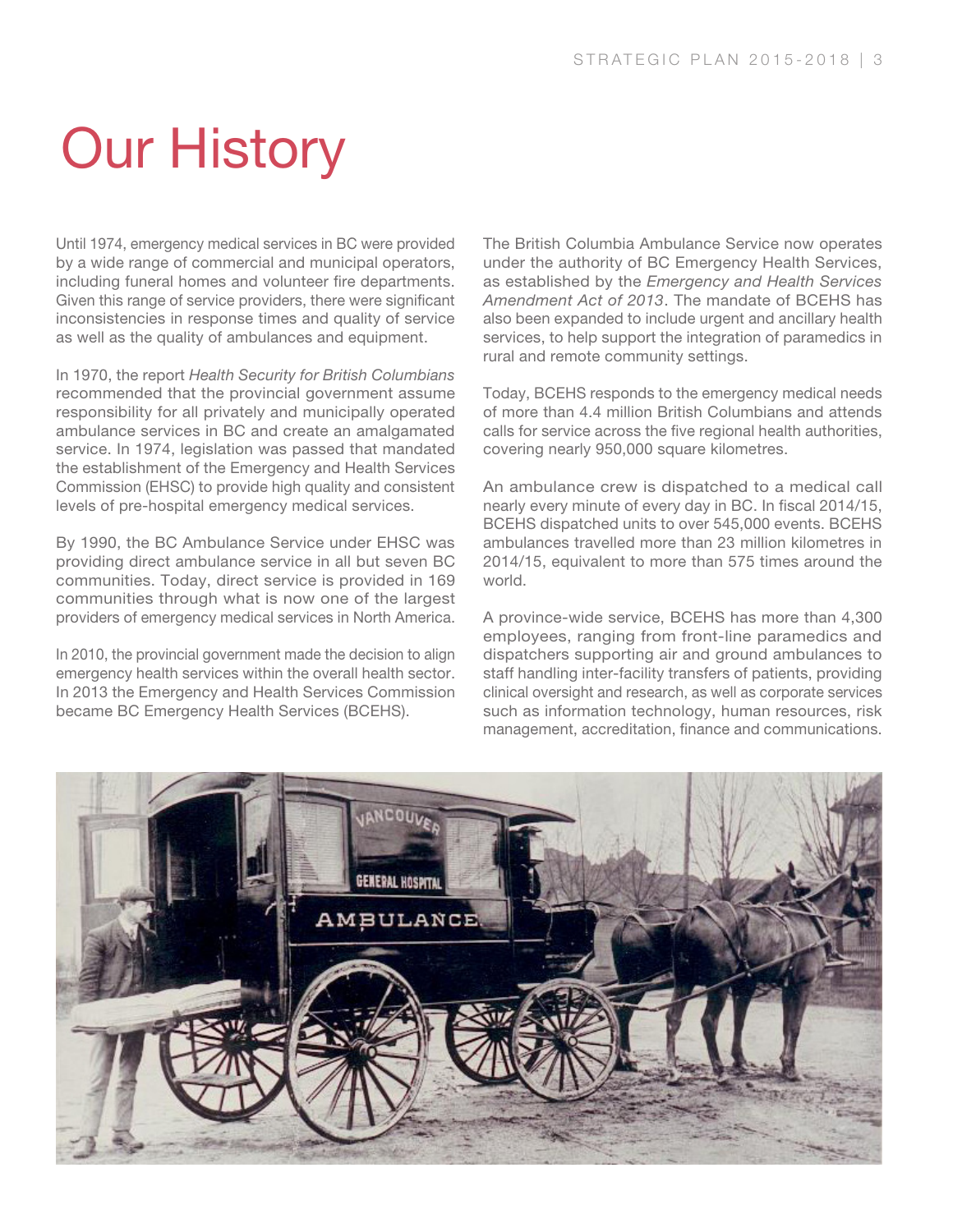# What does BCEHS do?

## BC EMERGENCY HEALTH SERVICES



### Patient Care Delivery

- In fiscal 2014/15, BCEHS ground-based ambulances responded to over  $545,000$  events.
- This consisted of over 446,000 pre-hospital (911) events and 96,000 inter-facility patient transfers.
- BCEHS air ambulances responded to more than 6.700 calls.

#### Corporate Services

BCEHS Corporate Services includes the following functions:

- • Quality, Safety, Risk Management & Accreditation
- Information Management & Information Technology Services
- • Human Resources
- • Business Planning (Financial Services), Facilities Management, Adjudication & Billing
- • Procurement (HSSBC)
- **Communications**
- Patient Care Quality Office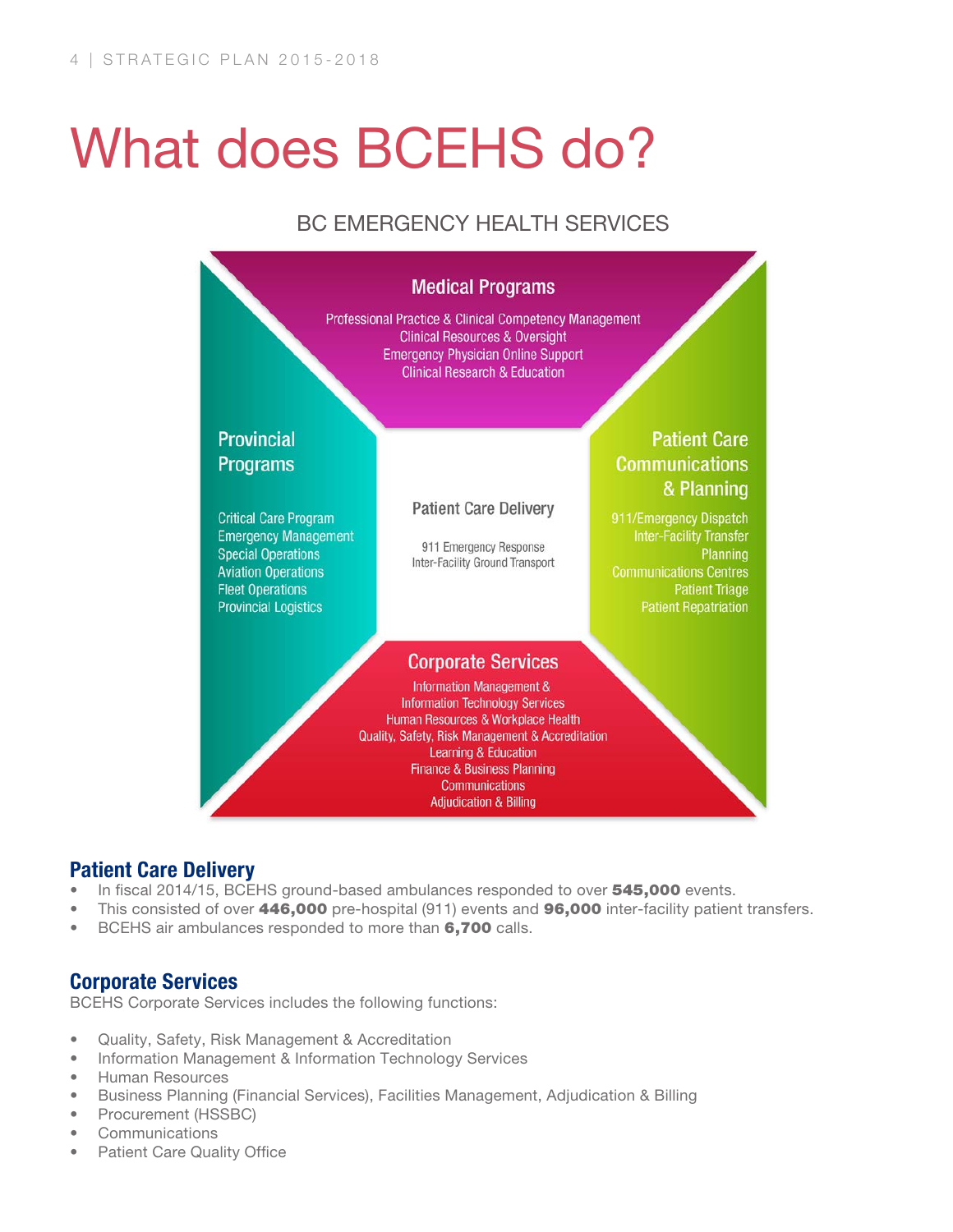#### Provincial Programs

BCEHS Provincial Programs includes the following functions:

- • Critical Care Program
- **Emergency Management**
- **Special Operations**
- **Aviation Operations**
- **Fleet Operations**
- Provincial Logistics

### Patient Care Communications and Planning

BCEHS Patient Care Communications and Planning (PCCP) was created in November 2014 through the consolidation of Dispatch Operations (Vancouver, Victoria and Kamloops dispatch centres, which handle 911 ambulance calls and the dispatch of both ground and air ambulances), the Patient Transport Coordination Centre (PTCC) and the BC Patient Transfer Network. PCCP has call takers and Clinical Transfer Nurses who work with physicians and healthcare professionals to coordinate the safe, timely and cost-effective transfers of patients between health care facilities.

Improved processes and training in Patient Transfer Coordination Centre (PTCC), BC Patient Transfer Network, Critical Care Program and Air Operations resulted in:

- Increase of 3.0% in patients transported by fixed wing while cost per patient decreased by 2.8%\*
- Increase of 9.7% in patients transported by rotary wing while cost per patient decreased by  $7.3\%$ \*

Dispatch Operations encompasses 911 call taking, dispatching, prioritizing and coordinating ground ambulance responses from three separate but integrated dispatch centres in Kamloops, Victoria and Vancouver. The centres are also responsible for ensuring appropriate resources are allocated and maintaining operational readiness for all areas of BC. BCEHS's three dispatch centres receive a total daily average of 1,900 requests for emergency response.

#### Medical Programs

Medical Programs provides medical input, education and oversight to guide paramedics in providing the best patient care. This includes:

- the continuous development of medical policy, standards and protocols for pre-hospital care
- monitoring the delivery of and recommending ways to improve patient care in pre-hospital settings
- prioritizing, developing and monitoring the effectiveness of clinical and other continuing education
- directing medical research to ensure currency and best practice in pre-hospital care

BCEHS Medical Programs helped increase the out-of-hospital cardiac arrest survivability from seven per cent in 2008 to more than 14 percent in 2013 through our ongoing support of Resuscitation Outcomes Consortium (ROC) research projects. ROC research projects include ground-breaking work on cardiac arrest survivability, effective CPR and cutting edge pre-hospital trauma care.

In addition, Medical Programs introduced the primary care paramedic use of extraglottic airways in cardiac arrest with a resultant increase in patient survivability; tranexamic acid (TXA) to stem severe hemorrhage in trauma patients; and dimenhydrinate to treat patient nausea and vomiting. It also added Continuous Positive Airway Pressure (CPAP) devices for paramedics to use with patients in severe respiratory distress.

BCEHS also expanded Emergency Physician Online Support (EPOS) to include medical oversight of critical care transports on a province-wide basis as of July 2014, significantly strengthening our direct medical oversight of patient care.

EPOS provides paramedics with 24/7 rapid access to consultation with an emergency physician. Between July 2014 and June 2015, EPOS responded to 17,000 clinical support calls.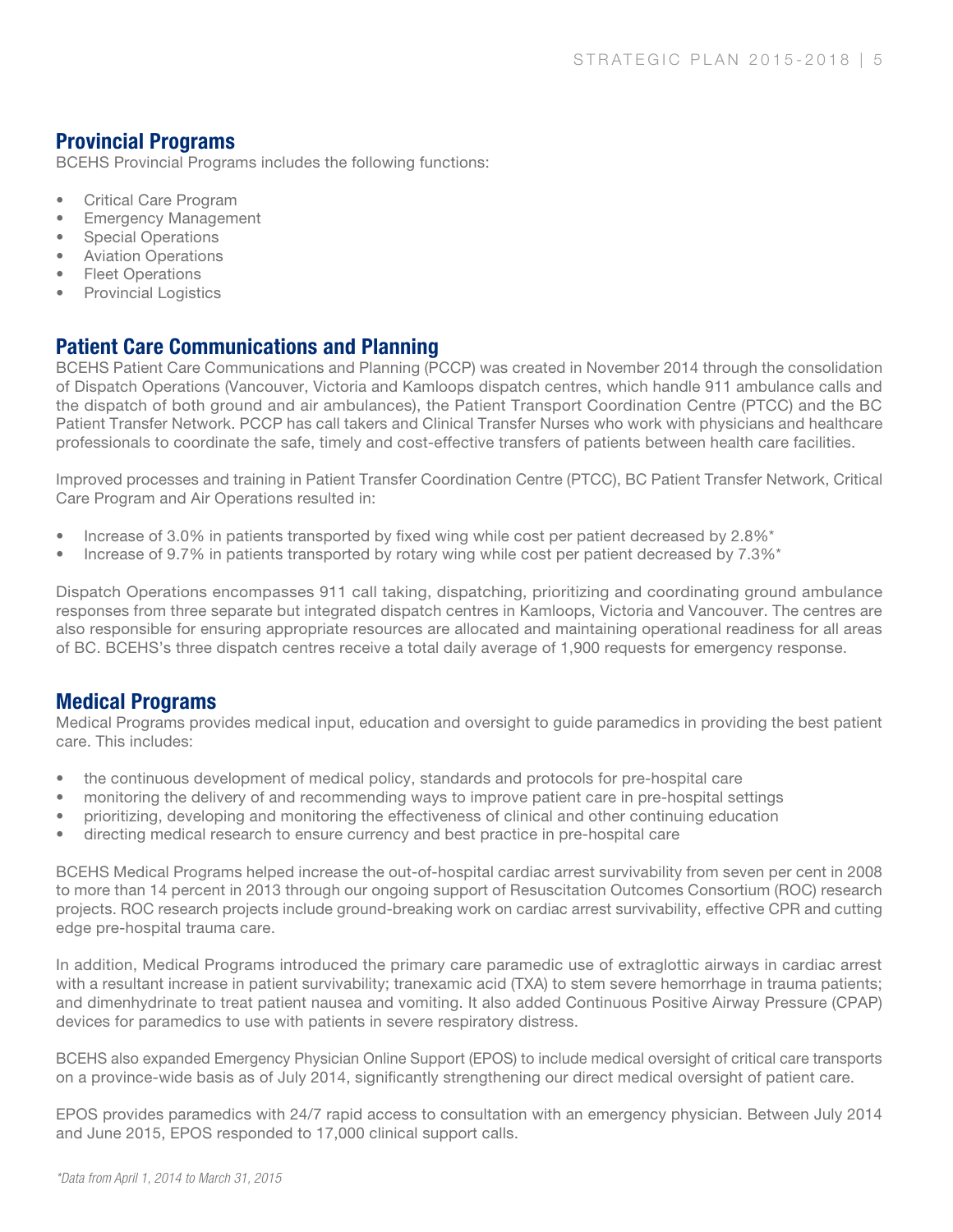# Our Plan for the next three years

This plan was led by the BCEHS executive team in consultation with excluded staff and augmented with employee participation in setting the vision, values and mission of BCEHS. The strategic plan is part of focusing the organization to ensure it is a seamless part of the continuum of care for patients and to position it for the delivery of sustainable, patient-centred and appropriate care.

The PHSA/BCEHS concept of Patients First is a core value. Inherently, this value recognizes that the patient's experience is a sum of all interactions, shaped by the organization's culture and practice, that influence and shape the perception of care across the service continuum.

BCEHS is committed to ensuring consistent patient-centred care that exceeds the expectations of patients and families, because we realize that the patient experience of care is as important as clinical effectiveness and safety. In focusing on the patient experience of care, we listen to patients and provide information and support that promotes meaningful decision making and choices.

Provide Appropriate Care - Ensure the right care is provided to the right patient with the right resource at the right time by:

- Improving patient care and patient and employee safety
- Standardizing care and reducing variation in practice
- Ensuring we have the right people in the right roles
- Ensuring employees have the resources they need
- • Supporting evidence based decision making
- Improving consistency, accountability and communication
- Improving work processes and efficiencies

#### **Develop Innovative Care Models** - Explore new models for providing appropriate patient care by:

- Improving accessibility and quality of services to improve patient outcomes
- Addressing gaps in care for underserved or at-risk populations
- **Promoting community and patient safety**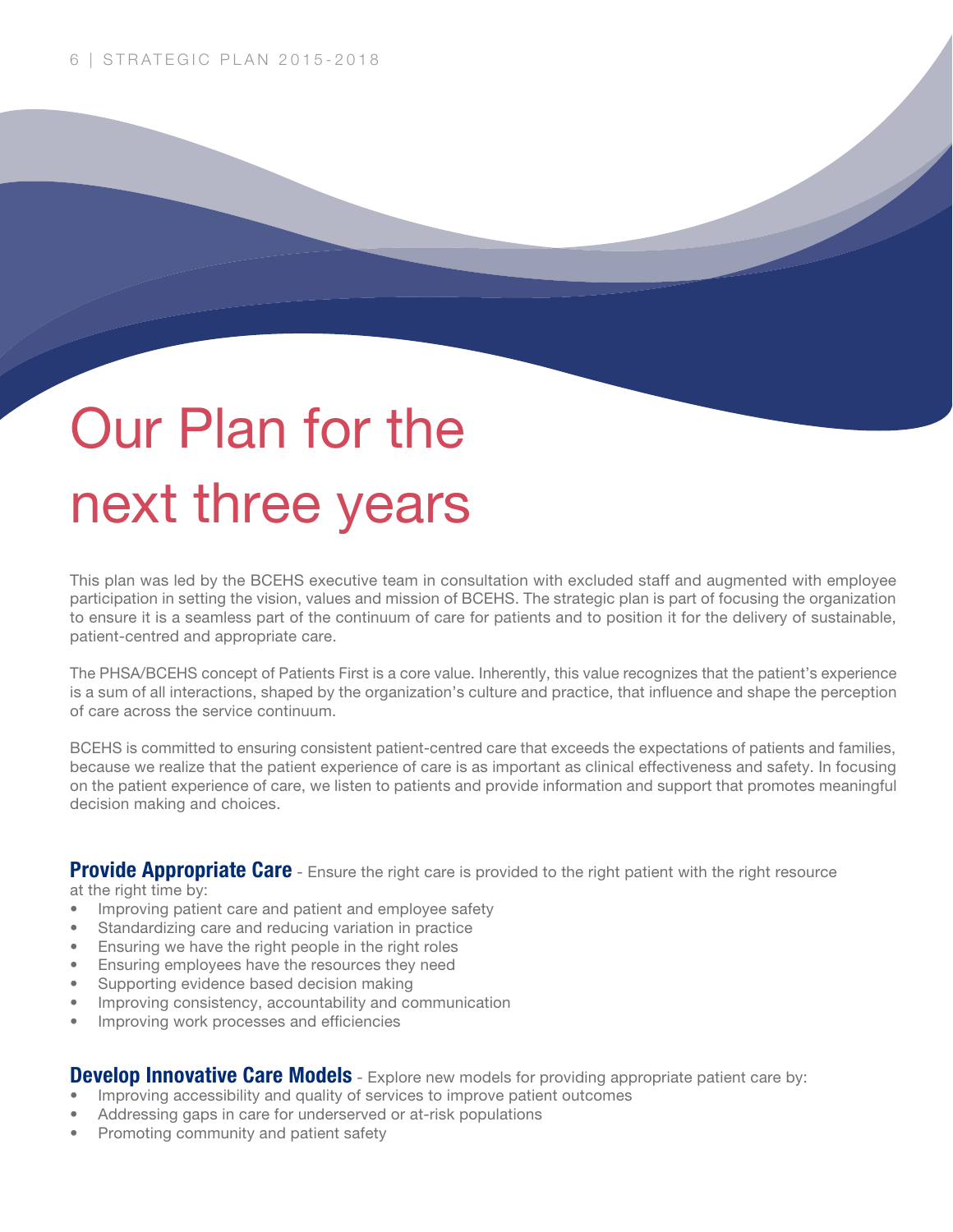- Shifting paradigm of paramedic practice from emergency pre-hospital care to health promotion and public education
- Reducing unnecessary patient transport and pressures on acute care, residential care and emergency departments
- Translating evidence-based research to clinical best practice

**Integrate with the Health Care System** - Shift culture and systems to create a seamless patient journey across the health system by:

- Shifting from focus on transport to focus on patient-centred care
- Shifting culture to support the provision of quality health care
- Aligning with health systems

### BCEHS 2015-2018 Deliverables

#### Patient Care and Experience

- Achieve Q-Mentum Accreditation
- Fully implement the Resource Allocation Plan and re-evaluate it regularly
- Build on existing skills sets of paramedics to introduce Community Paramedicine, providing health prevention and promotion of services
- Develop and implement processes for patient involvement, including patient rights policy and patient satisfaction surveys
- Develop and implement an ethics framework, using input from front line employees to inform applied ethics in emergency medicine services practice.
- Provide public health education and awareness on AED access and CPR training to improve patient outcomes

#### Workplace Excellence

- Develop and implement a psychological health support system with recognized standards of practice and clinical oversight.
- Develop and implement effective education/training programs to support quality clinical practice, continuous learning and workplace culture change.
- Develop and implement a robust recruitment, retention, recognition and development strategy to foster workforce engagement.
- Strengthen front-line leadership through role and responsibility clarification and by providing development, guidance and mentorship with a focus on involving, engaging, supporting and empowering leaders.

#### Stakeholders and Partners

- Finalize partnership agreements with fire departments and ancillary partners that include robust medical oversight, a patient safety framework, responsive complaints processes and transparency of performance metrics.
- Foster collaborative and productive relations with employee representatives.
- Partner with health authorities and local hospitals to develop over-capacity protocols and reduce off-load delays impacting ambulance service delivery.

#### Business Effectiveness and Operational Excellence

- Conduct a comprehensive strategic and operational review of inter-facility ground patient transfers to improve emergency response capacity and ensure timely, high quality pre-hospital care in rural and remote communities.
- Implement provincial standardi zed patient transfer/transport processes along with proactive repatriation for all levels of patient acuities.
- Complete analysis of current and future service demand and implement recommendations to optimize deployment of resources to deliver high quality patient care.